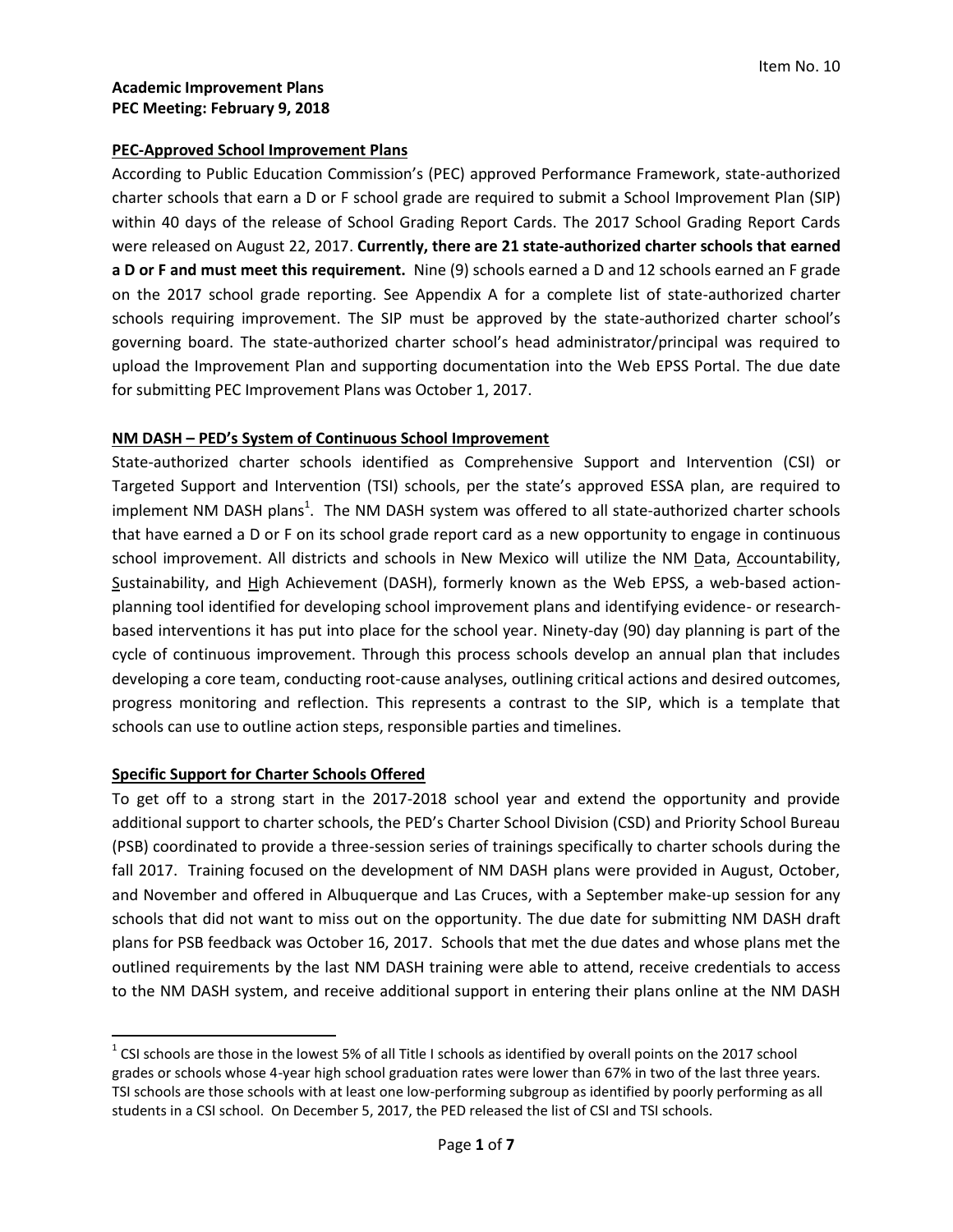training. A few schools initially submitted plans but then did not follow-up and move forward with entering their plans in the system and/or implementation. Charter schools opting to implement NM DASH receive additional support from PED staff, via PSB training and feedback in plan development and the CSD through feedback of NM DASH plan implementation during annual site visits.

### **CHARTER SCHOOLS LEVERAGING ADDITIONAL PED-OFFERED RESOURCES AND SUPPORT**

# **Charter Schools Implementing NM DASH**

l

The PED is pleased that several schools demonstrated high interest early and were able to leverage the offer of additional support in plan development and in implementation support. The following schools attended all the trainings provided, submitted plans, and have received user credentials to enter their plans into the online NM DASH system. After providing the schools with training, a couple of schools only required one round of review. Other schools in this group resubmitted their plans right away after initial feedback and were able to receive user credentials to begin entering in their plans in the online system. Below, Table 1 lists the state-authorized charter schools that have opted into the NM DASH as the method for working towards continuous school improvement.

| Table 1. State-Authorized Charter Schools that Earned a D or F, were Required to Submit an |       |                       |                  |                     |  |
|--------------------------------------------------------------------------------------------|-------|-----------------------|------------------|---------------------|--|
| Improvement Plan, Opted into the NM DASH System, and in the Implementation Phase           |       |                       |                  |                     |  |
| <b>Charter School</b>                                                                      | 2017  | <b>CSI/TSI Status</b> | <b>Plan Type</b> | <b>Initial Date</b> |  |
|                                                                                            | Grade |                       |                  | <b>Submitted</b>    |  |
| <b>Cesar Chavez Community School</b>                                                       | D     | CSI (grad rate)       | <b>NM DASH</b>   | 10/16/17            |  |
| La Academia Dolores Huerta                                                                 | F     | <b>TSI</b>            | <b>NM DASH</b>   | 10/23/17            |  |
| La Promesa Early Learning Center                                                           | D     | TSI                   | <b>NM DASH</b>   | 09/05/17            |  |
| Las Montañas Charter High School                                                           | F     | <b>CSI</b>            | <b>NM DASH</b>   | 10/16/17            |  |
| New America School (ABQ)                                                                   | D     | CSI (grad rate)       | <b>NM DASH</b>   | 10/16/17            |  |
| New America School - Las Cruces                                                            | D     |                       | <b>NM DASH</b>   | 10/16/17            |  |
| Tierra Encantada Charter School (PPE) <sup>2</sup>                                         | F     | CSI (grad rate)       | <b>NM DASH</b>   | Summer 2017         |  |

As illustrated above, there are 7 schools that realized the value of support offered by the PED and capitalized on the additional resources in plan development. The implementation of the schools' NM DASH plan is monitored during the CSD's annual site visits, in some cases, with PSB staff support. Some of these schools have biannual site visits and those that do not have been offered a second site visit that would be more focused on NM DASH implementation. The NM DASH plans and supporting documentation for this group of schools are provided in Appendix B.

<sup>&</sup>lt;sup>2</sup> Tierra Encantada Charter School is currently participating in Principals Pursuing Excellence (PPE) lead through the PSB, the PED's highly-touted program supporting school turnaround efforts. School data demonstrates the success of PPE and the PED is pleased to have three state-authorized charter schools participating for the first time this school year. The CSD is supportive of charter schools taking advantage of this opportunity and will continue to encourage state-authorized charters to apply for PPE.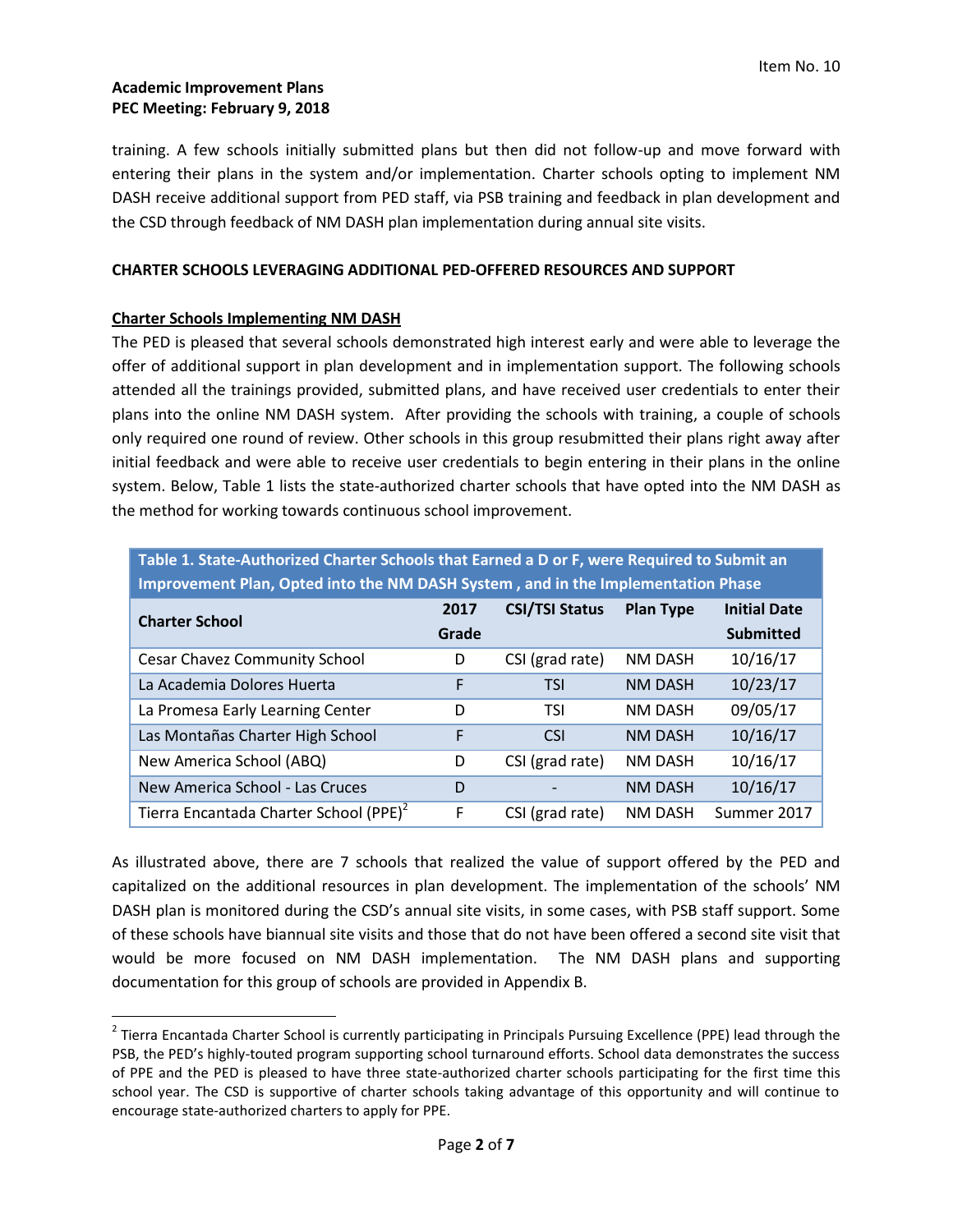#### **Charter Schools Moving Toward Implementing NM DASH**

A second, smaller group of schools had initially expressed varying levels of interest and commitment to implementing the NM DASH system. All three schools had teams attend all the required trainings for developing NM DASH plans. Table 2, below, lists these schools. The available NM DASH plans and supporting documentation for this group of schools are provided in Appendix C.

| Table 2. State-Authorized Charter Schools that Earned a D or F, were Required to Submit an |       |                          |                  |                     |  |  |
|--------------------------------------------------------------------------------------------|-------|--------------------------|------------------|---------------------|--|--|
| Improvement Plan, are Interested in the NM DASH System, but not at Implementation Phase    |       |                          |                  |                     |  |  |
| <b>Charter School</b>                                                                      | 2017  | <b>CSI/TSI Status</b>    | <b>Plan Type</b> | <b>Initial Date</b> |  |  |
|                                                                                            | Grade |                          |                  | <b>Submitted</b>    |  |  |
| American Sign Language Academy                                                             | D     | $\overline{\phantom{0}}$ | NM DASH          | 01/18/18            |  |  |
| <b>McCurdy Charter School</b>                                                              | D     | TSI                      | <b>NM DASH</b>   | 10/16/17            |  |  |
| Six Directions Indigenous School                                                           | F     | CSI.                     | <b>NM DASH</b>   | 11/07/17            |  |  |

In early January 2018, schools that had not yet submitted an Improvement Plan or had not submitted an NM DASH plan and/or had not met the requirements for submission of NM DASH plan online were reminded that such plans would be monitored on upcoming site visits.

McCurdy Charter School initially submitted its NM DASH plan to the PSB for feedback on the due date. However, the initial feedback provided on November 2, 2017 indicated that plan had not met the requirements for submission to the online NM Dash system (13 or more indicators in *Solid Progress*, 3 or fewer in *Limited Progress*, and 0 *Not Evident*). On January 12, 2018 the school resubmitted its revised plan to the PSB for additional feedback and on January 29, 2018, the plan met the requirements for submission to the online NM DASH system.

Six Directions Indigenous School (SDIS) initially submitted its plan three weeks late on November 7, 2017, the date of the final training. Consequently, it was not possible for the PSB to review the plan at that time. Later, the CSD reached out to the school to inquire about its interest in receiving feedback on its plan and implementing the NM DASH system. Since the school indicated it was still interested, the school's plan was subsequently reviewed by the PSB. On January 29, 2018, the PSB provided the school with feedback on the plan resulting in 10 indicators rated as *Solid Progress*, 5 as *Limited Progress* and 1 as *Not Evident*. At this time, the school has not indicated what its plans are for working towards school improvement as a result of earning an F grade on the 2017 school grade report card.

The ASL Academy initially indicated high interest in developing an NM DASH plan. In the latest communications, the school reiterated its interest in developing a plan that adequately addressed the school's concerns with its special populations and assessment. The school indicated it would be finalizing its plan, presenting it before its governing council, and would be submitting the plan for PSB feedback. The plan was uploaded into WebEPSS on January 18, 2018 and it has not yet been reviewed by the PSB. The school's CSD site visit is scheduled for February 6, 2018 and PSB staff is scheduled to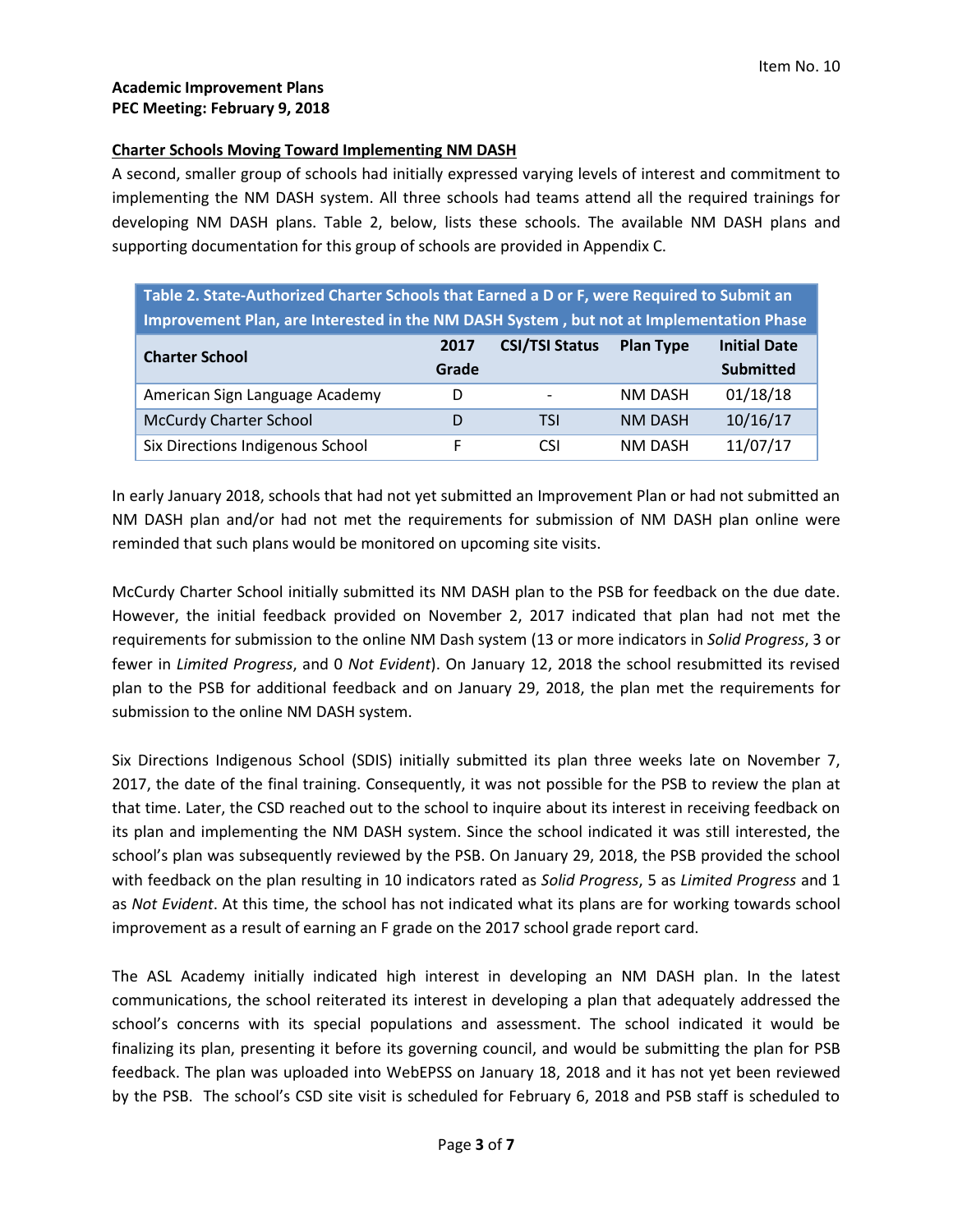also attend. At that time, the CSD and PSB can provide technical assistance on the plan development and/or and monitor implementation of the school's NM DASH plan.

# **CHARTER SCHOOLS NOT LEVERAGING ADDITIONAL PED-OFFERED RESOURCES AND SUPPORT**

# **Charter Schools Opting for SIPs**

While some schools are taking full advantage of the additional support that the PED is providing to state-authorized charter schools, some schools opted to submit a SIP. It is disappointing that schools did not fully take advantage of additional PED-offered resources and support, especially since the PEC strongly encouraged the NM DASH system. Below, Table 3 lists the schools that opted to submit the PEC-approved School Improvement Plan.

| Table 3. State-Authorized Charter Schools that Earned a D or F and are Required to Submit |       |                              |             |           |
|-------------------------------------------------------------------------------------------|-------|------------------------------|-------------|-----------|
| a School Improvement Plan                                                                 |       |                              |             |           |
| <b>Charter School</b>                                                                     | 2017  | <b>CSI/TSI</b>               | Plan        | Date      |
|                                                                                           | Grade | <b>Status</b>                | <b>Type</b> | Submitted |
| Cariños de los Niños Charter School                                                       | F     | <b>CSI</b>                   | Unique      | 01/25/18  |
| Dream Diné                                                                                | F     | $\qquad \qquad \blacksquare$ | <b>SIP</b>  | 09/29/17  |
| La Tierra Montessori School                                                               | D     |                              | <b>SIP</b>  | 09/11/17  |

In January 2018, communications with respect to upcoming site visits included agendas, site visit guidance, and a reminder to schools that had earned a D or F and were required to submit an Improvement Plan and that the plans would be monitored on site visits.

**Dream Diné** uploaded its school's governing-body approved SIPs and supporting documentation into WebEPSS. **La Tierra Montessori School** uploaded two SIPs into WebEPSS. No governing body minutes were provided. A reading SIP was dated as September 9, 2017 with a governing board approval date of September 26, 2017. The math SIP was dated as August 31, 2017 with a governing board approval date of September 28, 2017. A review of available governing board meeting agenda and minutes available on the school's website indicate that a meeting was held on September 26, 2017, however, the minutes do not clearly indicate discussion or that any action was taken on the school's submitted SIPs.

**Cariños de los Niños Charter School.** This school is listed with this group of schools since it did not opt to pursue the NM DASH system and the SIP is the default option. This school's annual site visit was conducted on December 6, 2017. At the site visit, the school provided the CSD team with a copy of what it purported was a governing-body approved SIP, however, the plan was dated for April 2017. The CSD team informed the school that the plan appeared to be for the previous school year albeit several months late as school grades are released in August or September and therefore SIPs would be due in October or November. However, as illustrated above in Table 3, Cariños de los Niños Charter School submitted a "School Improvement Plan" for the current school year on January 25, 2018. Further, the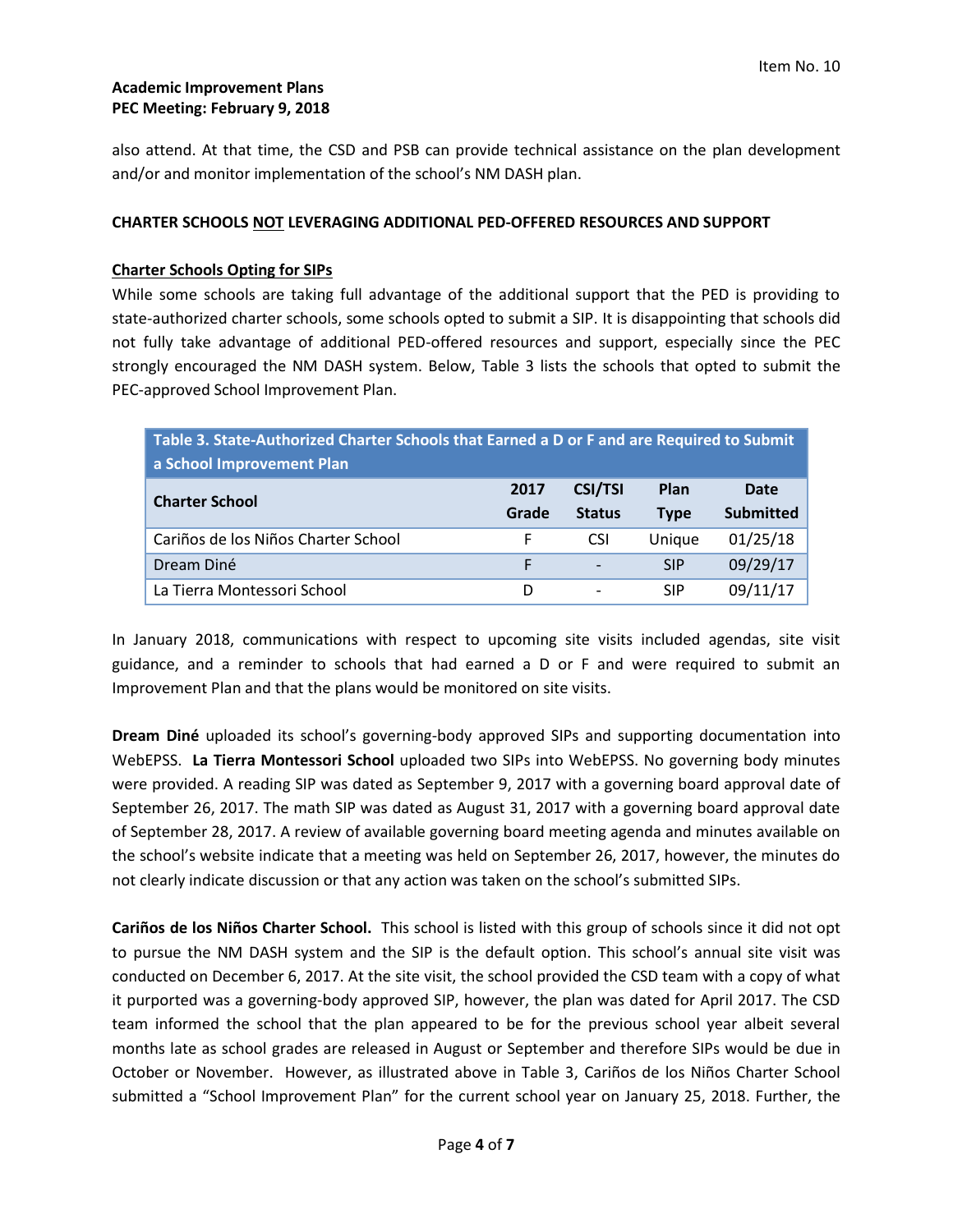plan is not the PEC-approved SIP and no governing body minutes were uploaded.It appears the school's governing body held a meeting on January 31, 2018 at which the submitted plan may have been an agenda item. Upon review of the plan, dates from the prior school year are visible and the document appears to be a description of the school's programming and general in nature, rather than an intentional plan designed to describe specific actions to be taken by the school to improve the persistent low academic performance.

The available NM DASH plans and supporting documentation for this group of schools are provided in Appendix D.

# **Charters School Applicants for Renewal with the PEC**

The following schools were applicants for renewal with the PEC and earned a D or F on the 2017 school grade report, which required them to submit an improvement plan. Three of the four schools opted for submitting a SIP. During its December 2017 meeting, the PEC voted to not renew Anthony Charter School, New Mexico Connections Academy, or Taos International School. The PEC voted for a three-year renewal term for Horizon Academy West with conditions that include implementing the NM DASH system. It is disappointing that theses school did not choose to fully leverage the additional PED-offered supports and resources to improve school performance and outcomes.

**Taos International School.** The school attended all the trainings and submitted its plan for PSB feedback by the due date. However, the initial feedback provided on November 3, 2017 indicated that plan did not met the requirements for submission to the online NM Dash system (13 or more indicators in *Solid Progress*, 3 or fewer in *Limited Progress*, and 0 *Not Evident*). The PSB provided the school with feedback on the plan resulting in 9 indicators rated as *Solid Progress* and 7 as *Limited Progress*. **The school did not resubmit a revised plan for additional feedback until December 20, 2017** – well after the final NM DASH training in early November and six days after the PEC's December meeting on renewals at which the PEC voted to not renew the school's charter. Again, it is unfortunate that the school did not take full advantage of the additional PED-offered resources and support to improve school performance until after the PEC voted for the school's non-renewal.

| TARIC TERMIC / MINIOTECH GIMTICI BUILDOID INII EMING A B OF FICHMICH IO BURNIN A |       |                          |                  |                  |  |
|----------------------------------------------------------------------------------|-------|--------------------------|------------------|------------------|--|
| School Improvement Plan that Applied for Renewal with the PEC                    |       |                          |                  |                  |  |
| <b>Charter School</b>                                                            | 2017  | <b>CSI/TSI</b>           | <b>Plan Type</b> | <b>Date</b>      |  |
|                                                                                  | Grade | <b>Status</b>            |                  | <b>Submitted</b> |  |
| Anthony Charter School                                                           | D     | $\overline{\phantom{a}}$ | <b>SIP</b>       | 10/02/17         |  |
| Horizon Academy West                                                             | D     | $\qquad \qquad$          | <b>SIP</b>       | 09/28/17         |  |
| <b>New Mexico Connections Academy</b>                                            | F     | TSI                      | <b>SIP</b>       | 09/29/17         |  |
| <b>Taos International School</b>                                                 | F     | TSI                      | <b>NM DASH</b>   | 10/16/17         |  |

**Table 4. State-Authorized Charter Schools that Earned a D or F Required to Submit a** 

The available NM DASH plans and supporting documentation for this group of schools are provided in Appendix E.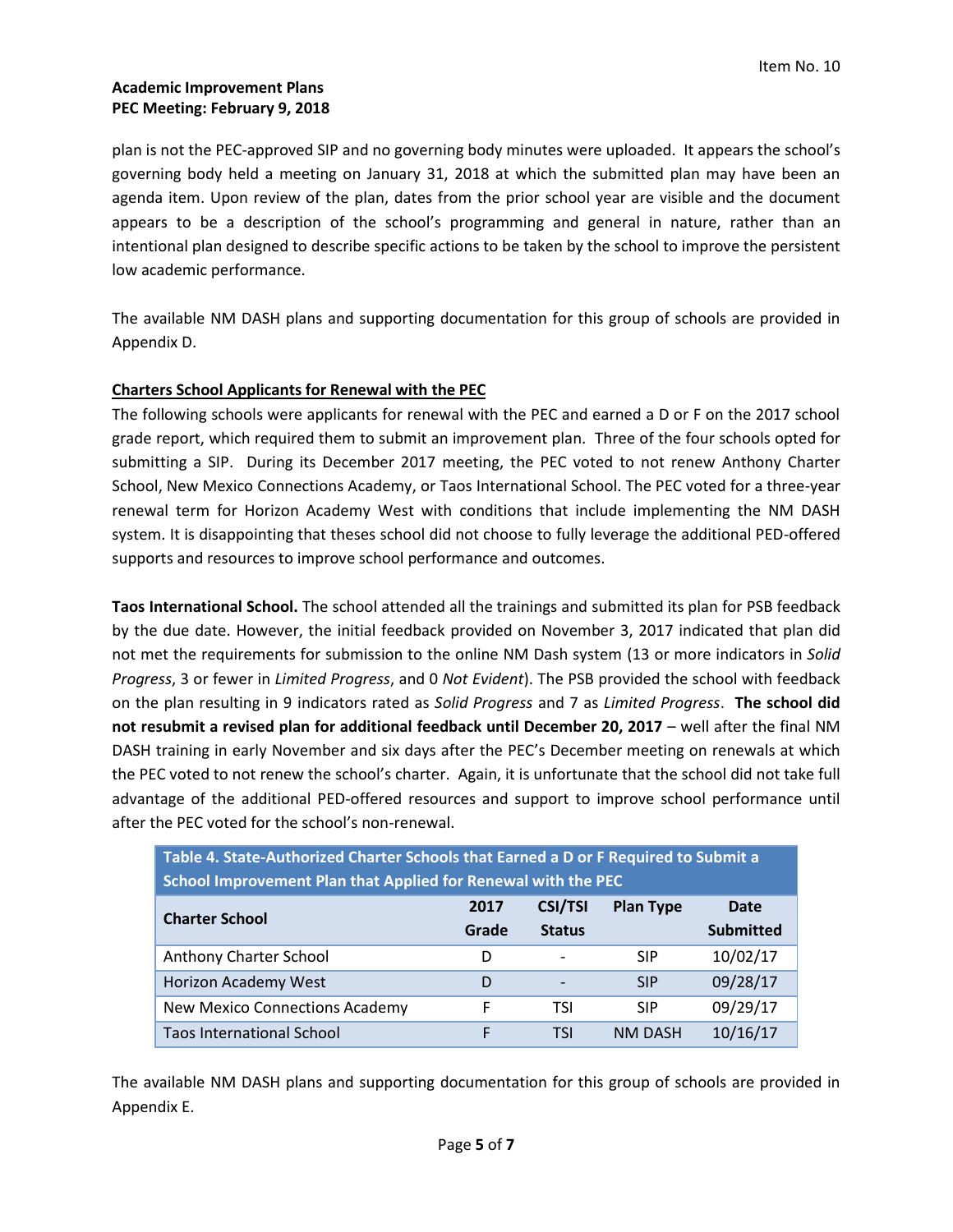# **Charters School Applicants for Renewal with a Local Authorizer**

The following schools are state-authorized and earned a D or F on the 2017 school grade report, which required them to submit an improvement plan. Table 5, below, illustrates that two schools submitted the required SIP whereas one school opted for the NM DASH, and one school did not submit anything.

| Table 5. State-Authorized Charter Schools that Earned a D or F Required to Submit a |       |                |                          |                  |  |
|-------------------------------------------------------------------------------------|-------|----------------|--------------------------|------------------|--|
| School Improvement Plan that Applied for Renewal with a Local Authorizer            |       |                |                          |                  |  |
| <b>Charter School</b>                                                               | 2017  | <b>CSI/TSI</b> | <b>Plan Type</b>         | Date             |  |
|                                                                                     | Grade | <b>Status</b>  |                          | <b>Submitted</b> |  |
| Academy of Trades and Technology*                                                   | F     | <b>CSI</b>     | $\overline{\phantom{0}}$ |                  |  |
| ACE Leadership High School                                                          | F     | <b>CSI</b>     | <b>SIP</b>               | 08/31/17         |  |
| Health Leadership High School                                                       | F     | <b>CSI</b>     | <b>NM DASH</b>           | 10/16/17         |  |
| Technology Leadership High School                                                   | F     | <b>CSI</b>     | <b>SIP</b>               | 10/18/17         |  |

*\*The Local Authorizer voted to not grant the school a charter renewal.* 

**Heath Leadership High School.** Of the schools that opted to seek renewal with a local authorizer instead of the PEC, Health Leadership High school was the only one to take advantage of the PED-offered supports and opted to address low academic performance by pursuing the newly-offered NM DASH system. Further, it was one of a few charter schools that submitted a plan that met the requirements for entering the plan into the online NM DASH system on the first submission. The available NM DASH plans and supporting documentation for this group of schools are provided in Appendix F.

# **Concluding Remarks and Next Steps**

The PED is pleased that approximately half the schools that are required to implement school improvement plans elected to adopt the NM DASH system before having been identified as a CSI or TSI school that would have required its use. Further, the PED is encouraged by charter schools that have pursued programs like PPE that are showing promise and getting results for schools. Conversely, it is disappointing that schools in need of serious improvement and whose students deserve increased highquality education opportunities did not fully take advantage of the additional resources and support that the PED made available to charter schools. School improvement is a choice and schools must take decisive action to dramatically improve themselves for the benefit of the children they are charged with serving. Ineffective schools do not serve children well and thus do not represent true educational options for New Mexico families.

The CSD team looks forward to observing schools' active implementation of continuous school improvement during scheduled annual site visits and providing updates, at the request of the PEC, about progress observed. Attached are the submitted school improvement plans (SIP or NMDASH) for the review and approval of the PEC. At this time, the CSD requests direction from the PEC regarding the criteria and standards with which the CSD is to review and monitor compliance and implementation of plans, and the frequency of progress updates to be reported to the PEC.